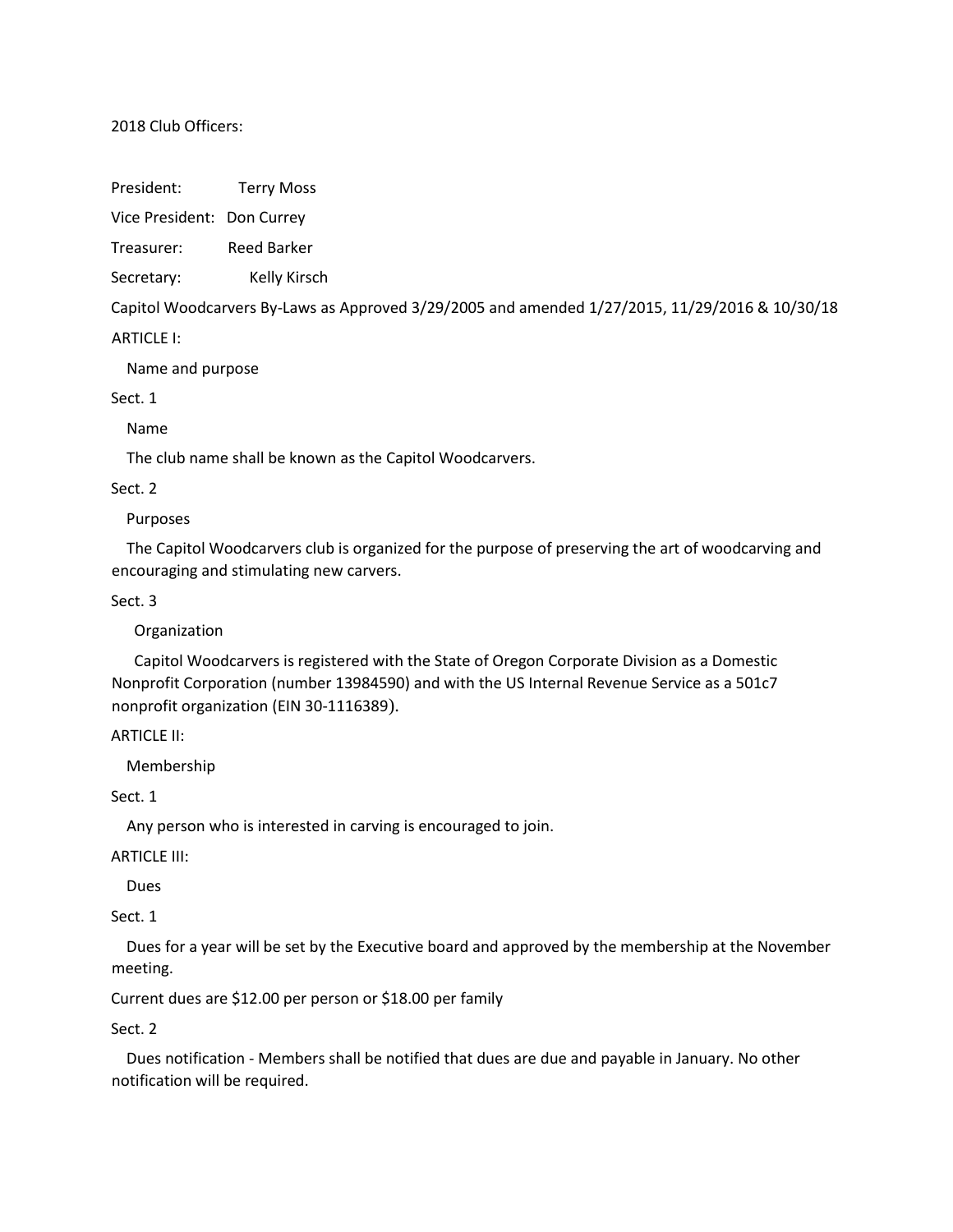### ARTICLE IV:

Meetings

Sect. 1

 Regular monthly meetings shall be held the last Tuesday of each month with the exception of December. Meetings are held at a time and location announced.

Sect. 2

Notice of Meetings

Notices of all meetings shall be announced in the newsletter.

Sect. 3

Quorum

A quorum at any meeting of the membership shall consist of the membership present in person.

Sect. 4

Robert's Rules of Order shall be used as a guideline for meetings.

ARTICLE V:

**Officers** 

Sect. 1

**Officers** 

The officers shall be: President, Vice-President, Secretary, and Treasurer.

Sect. 2

Term of office

Term of office shall be one year.

Sect. 3

Vacancies

Any vacancy in office shall be filled by appointment of the Executive Board.

Sect. 4

Elections

Election of officers shall be conducted at the November meeting.

Sect. 5

Duties

 President: The President shall preside at all meeting of the membership, shall serve automatically as a member of the Executive Board, shall preside at the meetings of the Executive Board, and shall have the general supervision of the affairs of the club. He shall be the chief administrative office of the club. The President shall have the authority to sign all checks in the absence of the Treasurer.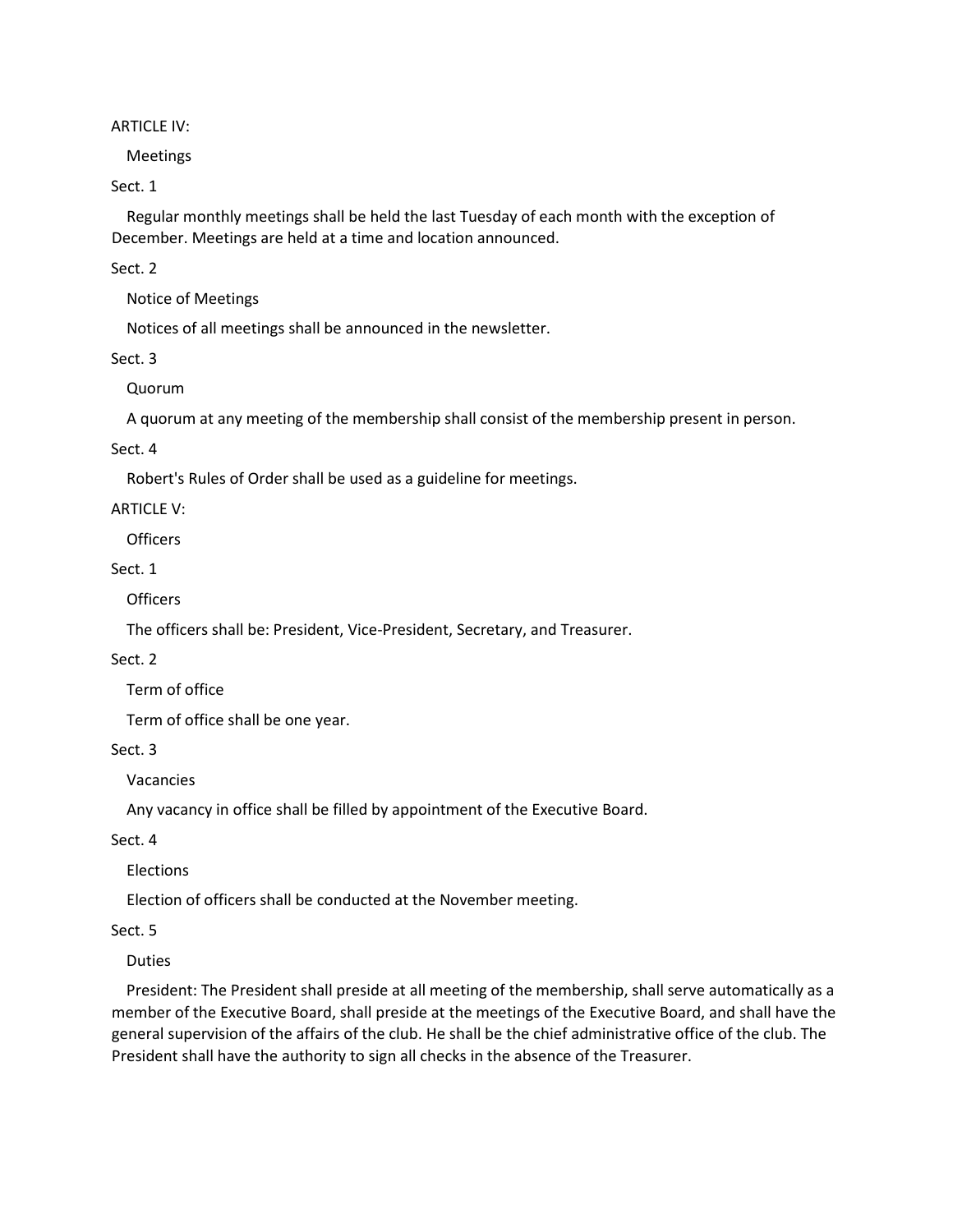Vice-President: The Vice-President shall fulfill the duties of the President in the absence of the president or his/her inability to act or when directed by the Executive Board. The Vice-President shall serve as the Chairman of the Program committee, and will also serve on the Nominating committee. The Vice-President shall have the authority to sign all checks in the absence of the Treasurer and the President.

 Secretary: The Secretary shall keep the minutes of the membership meetings and the Executive Board meetings. S/he shall be the custodian of the club records, and keep a register of addresses of each member.

 Treasurer: The Treasurer shall have charge and custody of and shall be responsible for all the funds of the club. S/he shall have the authority to sign all checks. S/he shall receive bills and pay them accordingly. Monies from dues shall be deposited in a bank approved by the Board. The account shall be carried under the name Capitol Woodcarvers. The Treasurer shall automatically serve as a member of the Executive Board. The Treasurer shall prepare a financial statement to be presented at the monthly meeting. S/he will file an annual report with the Oregon State Corporate Division and an ePostcard tax filing with the Internal Revenue Service.

ARTICLE VI:

Executive Board

Sect. 1

General Powers

The business of the club shall be managed by the Executive Board.

Sect. 2

Composition

 The number of members of the Executive Board of the club shall be nine: The four elected officers of the club, the newsletter editor, immediate past president and other club member selected to be Members At Large.

Sect. 3

Term

Board member shall serve for one year.

#### Sect. 4

Committees

 The following committees are needed for the club; Library (books, patterns, periodicals); Newsletter; Publicity; Annual Show; Hospitality; Nominations and Set-up-Tear-down (microphone/coffee pot) at monthly meetings; Demonstrations and other shows and other committees appointed as needed. Sect. 5

#### Quorum

 A quorum of any meeting of the Executive Board shall consist of at least five (5) members of the Board and shall decide any question that my come before it. Nothing shall be passed without approval of at least five (5) members of the Executive Board.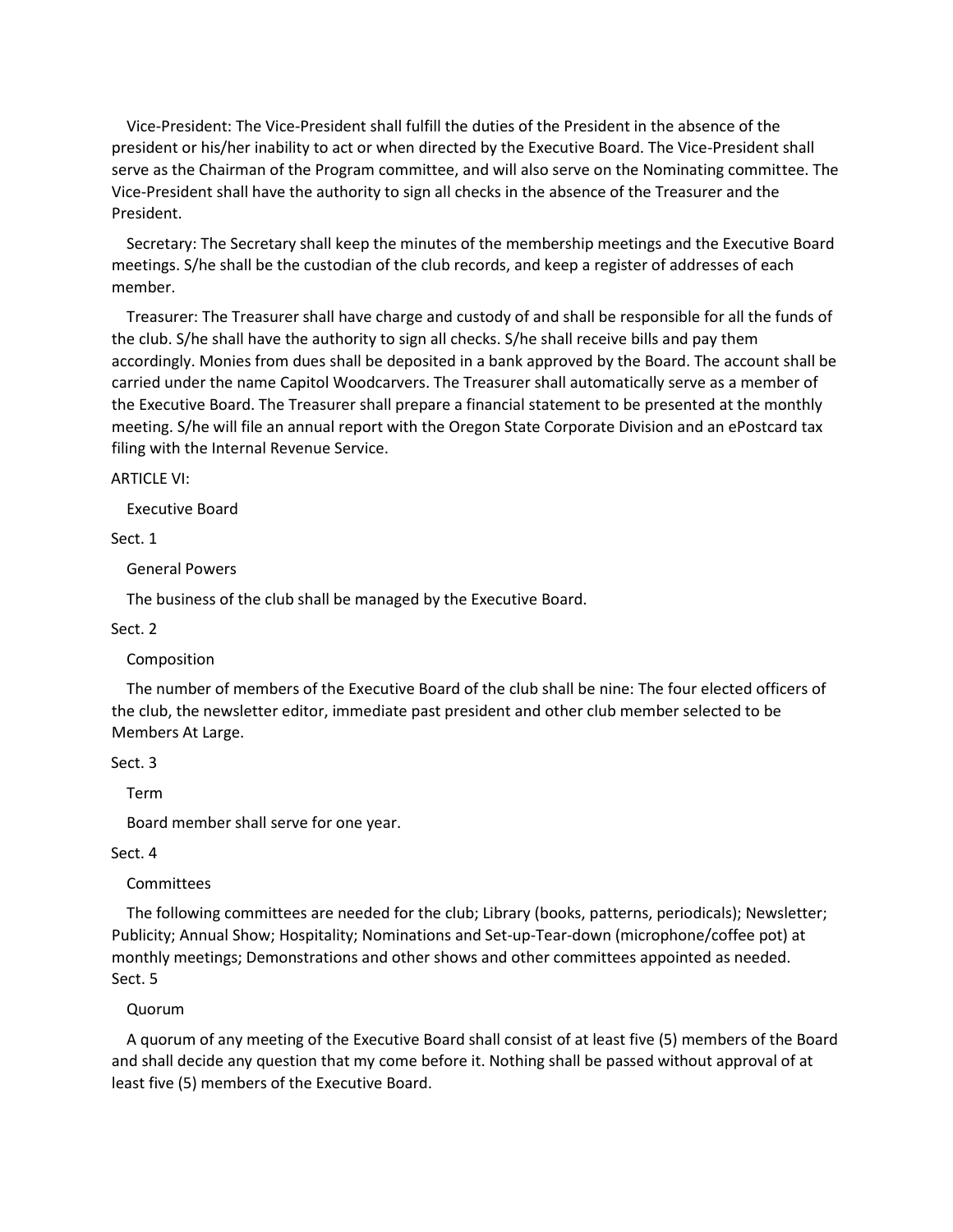### Sect. 6

Board meeting shall be open to the club membership.

ARTICLE VII:

Nomination and Election of Officers

Sect. 1

Nomination

 The Nominating Committee shall meet at least one month before the regular October Executive Board meeting to prepare a slate of nominees for all elected officers for the next year. All nominees shall consent to serve before their names are placed on the ballot. Additional nominations may be made from the floor at the November meeting by any member.

Sect. 2

Elections

 Election of officers shall take place at the November regular meeting. Newly elected members will begin duties at the end of the November meeting.

ARTICLE VIII:

Resignation of Officers

Sect. 1

 Any officer may resign from office by presenting his/her written resignation at a regular membership meeting.

ARTICLE IX:

Amendments and Additions to the By-Laws

Sect. 1

Amendments and Additions Submitted

 Proposed additions or amendments to these By-Laws must be submitted in writing and shall be published in the club newsletter.

Sect. 2

Formal Adoption of the By-Laws

 Formal Adoption of the By-Laws shall be effected upon two thirds (2/3) of the majority vote of the membership present at a regular meeting.

Sect. 3

 The By-Laws shall become operational upon their acceptance by the majority vote of the membership at a regular monthly meeting.

ARTICLE X:

Dissolution